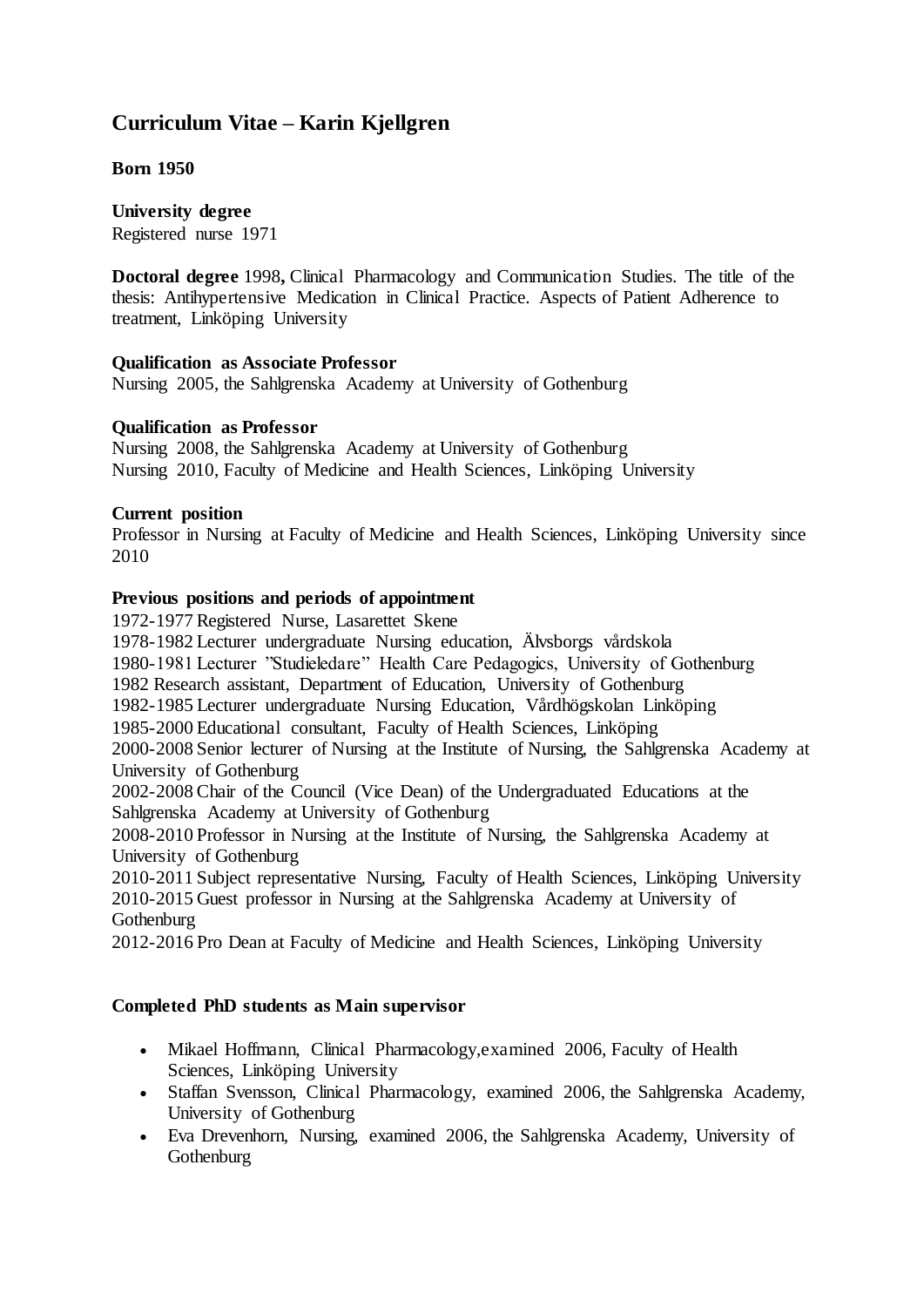- Margaretha Jerlock, Nursing, examined 2007, the Sahlgrenska Academy, University of Gothenburg
- Annika Jansson-Fagring, Nursing, examined 2009, the Sahlgrenska Academy, University of Gothenburg
- Katarina Berg, Nursing, examined 2012, Faculty of Health Sciences, Linköping University
- Helene Berglund, Nursing, examined 2014, the Sahlgrenska Academy, University of **Gothenburg**
- Ulrika Bengtsson, Nursing, examined 2015, the Sahlgrenska Academy, University of **Gothenburg**

#### **Co-supervisor**

- Lotta Lind-Åstrand, Obstetrics and Gynecology, examined 2009, Faculty of Health Sciences, Linköping University
- Maria Magnusson, Public Health, examined 2011, the Sahlgrenska Academy, University of Gothenburg

**Co-supervisor ongoing:** Jenny Drott, Faculty of Medicine and Health Sciences, Linköping University

#### **Other qualifications**

*Official University Commissions*

2012- 2016 Chair of the Council of the Undergraduate Educations at Faculty of Health Sciences, Linköping University

2014 –2015 Member of the Working group for "Grades in higher education" at the Association of Swedish Higher Education

2014 –2016 Member of the board "Didacticum" for development of higher education at Linköping University

2014 – 2016 Chair of Clinicum, Skills Training Center at Faculty of Health Sciences, Linköping University

2012- 2016 Chair for steering group Educational Centre, Faculty of Health Sciences, Linköping University

2012- 2016 Chair for steering group Board for Competence development (collaboration between the County of Östergötland and the Faculty of Health Sciences, Linköping University)

2014-2016 Chair for steering group Board for Competence development (collaboration between the Municipalities of Östergötland and the Faculty of Health Sciences, Linköping University)

2012- 2015 Member of the board of quality assurance (QiU) Linköping University 2012- 2014 Member of the board for development of a new Learning management system (LISAM), Linköping University

2012- 2016 Member of the board of international collaboration, Linköping University 2010- 2013 Member in the LETStudio steering group, conducting interdisciplinary research on issues of learning, communication and transformation of knowledge in a scientific and technological society.

2010-2015 Member in the Centre for Person-Centred Care (GPCC) steering group with the aim of establishing a research centre for person-centred care in long-term illnesses. 2004-2008 Member of Hälsosam (collaboration between Västra Götalandsregionen,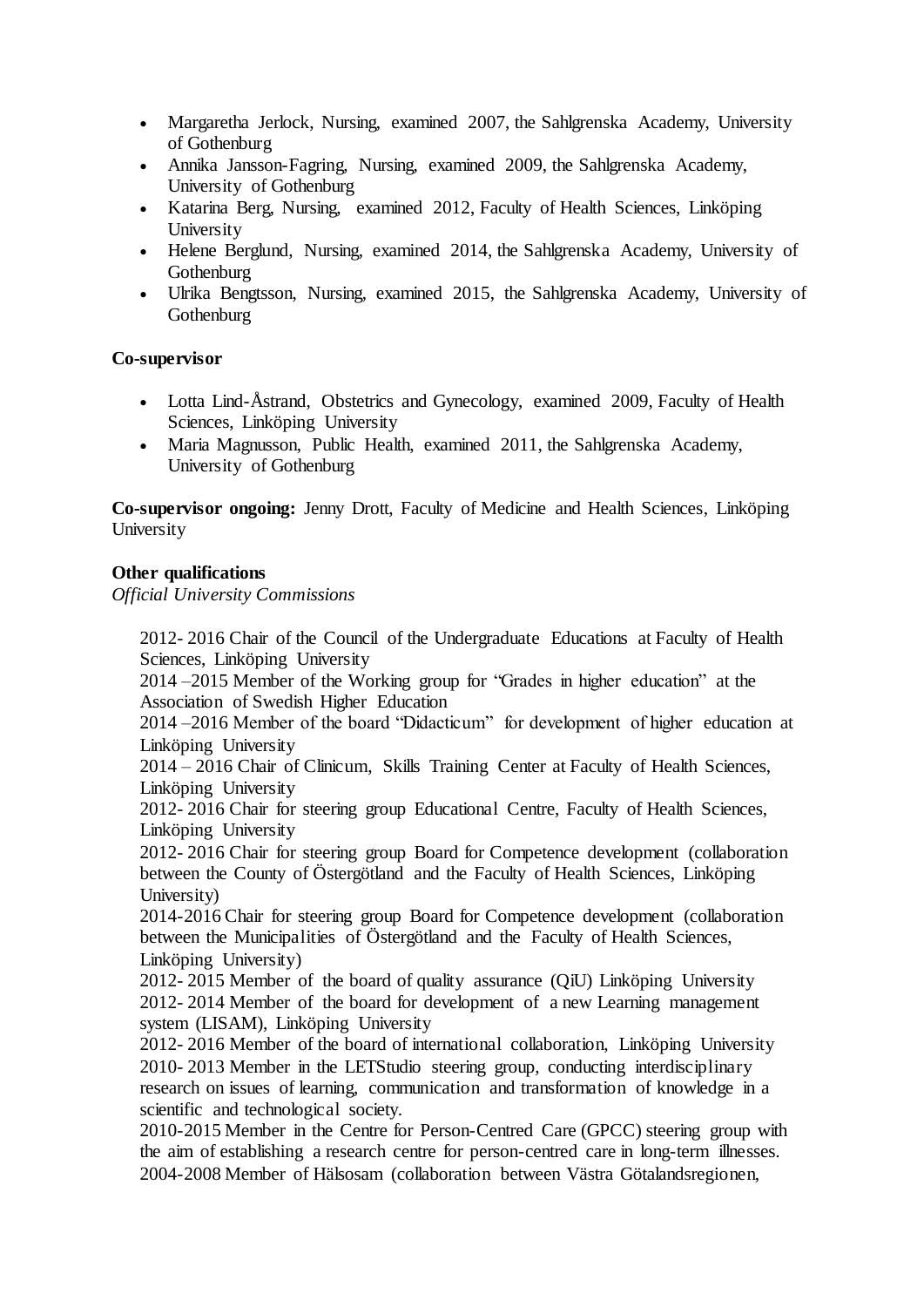Sahlgrenska University hospital and the Sahlgrenska Academy) 2005-2007 Member of a reference group for implementation of the "Bologna process" at the University of Gothenburg 2006-2008 Member of the board for Undergraduate Education, University of Gothenburg. 2003- 2008, Member of the board of quality assurance, University of Gothenburg 2001-2006, Responsible of quality assurance at the Sahlgrenska Academy 2001-2005, Member of the committee of Biomedical Library, the Sahlgrenska Academy 2000-2001, Responsible of quality assurance at the Institute of nursing, University of **Gothenburg** 1994-1997, Member of the board of quality assurance, Linköping University 1987-1988, Member of the board of education and research at the Faculty of Health Sciences, Linköping University PI for the project Mastery and autonomy in management of hypertension with a mobile self-report system<http://www.letstudio.gu.se/studio-2/mastery-and-autonomy/> <http://www.gpcc.gu.se/english>

*Referee assignments*

Blood pressure, Social Science Medicine, Journal of Administrative and Social Pharmacy, Journal of Advanced Nursing, Patient Education and Counseling, Journal of Heart Failure

*Commission of trust*

Have participated in a WHO- project "Project on Adherence to Long-term Therapies: Toward Policies for Action" aimed at improving adherence rates worldwide as scientist.

- *Research funds:* Research funds granted by The Swedish Research Council, The Swedish Council for Higher Education, Vinnova, Received grants > 4,5 million SEK as main applicant and > 110 million SEK as co-applicant. 2011: SKL 700 tkr, Vinnova 750 tkr SEK (co-applicant), FORSS 200 tkr, ALF pedagogik 80tkr SEK (main-applicant). 2012: Cancerfonden: 2.4 million 2012 SEK (co-applicant). 2013-2015: LET-studio from University of Gothenburg 7.5 million SEK/year (coapplicant)
- *Grant reviewing*

2009 Member of a work group for setting priorities for doctoral projects, Sahlgrenska Academy,

2009 – 2014 Member of a work group for setting priorities for ALF project funds, KI and 2009- 2012 Emelle fond, Sahlgrenska Academy

- *Opponent* for defence of PhD theses: three times
- *National/Nordic/ International collaboration*

Prof Jorgen Serup, Denmark, Bispebjerg Hospital, Department of Dermatology in adherence to dermatological treatment.

Prof Jerilyn Allen, Johns Hopkins University, Baltimore in cardiovascular nursing Associate prof. Graham Hendry, University of Sydney in the area of higher education, development and evaluation